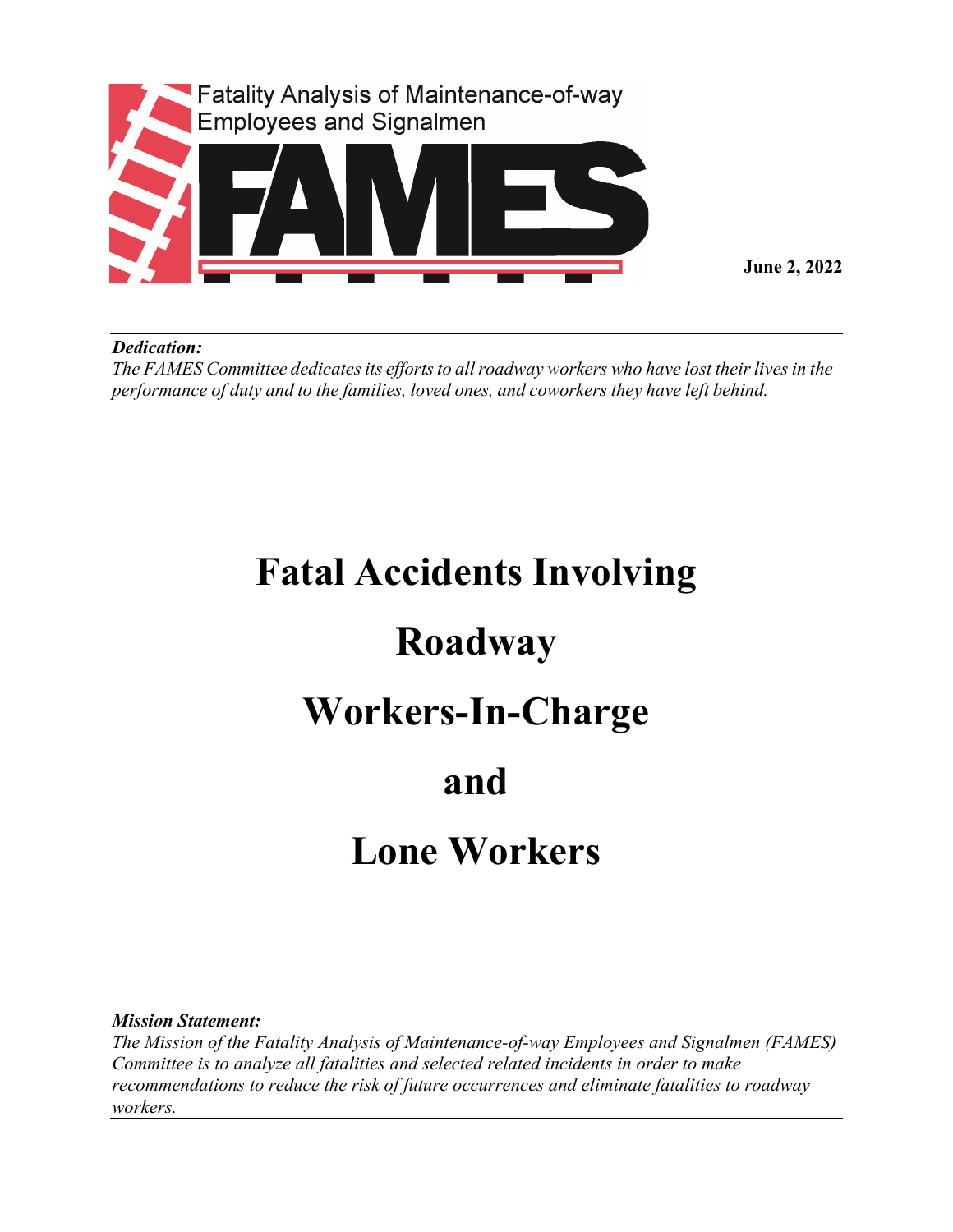## **Fatal Accidents Involving Roadway Workers-In-Charge and Lone Workers**

*Over a 25-year period, 24 fatally injured roadway workers were RWICs or Lone Workers responsible for establishing on-track safety. During this period, RWIC's and Lone Workers represented 26% of the 89 fatalities analyzed. In 17 of the 24 fatalities, the RWIC was providing ontrack safety for a roadway work group, the remaining 7 fatalities were Lone Workers.* 



One of the statistics from the data reviewed by the FAMES Committee was the high incidence of fatalities that occurred to Roadway Workers-In-Charge (RWIC) and Lone Workers.

For this report, RWICs are persons responsible for providing on-track safety for members of a work group. Lone workers are persons responsible for providing on-track safety for themselves while working alone. Both RWICs and Lone Workers must have a higher level of training and qualifications to determine and provide on-track safety; yet as a group, statistics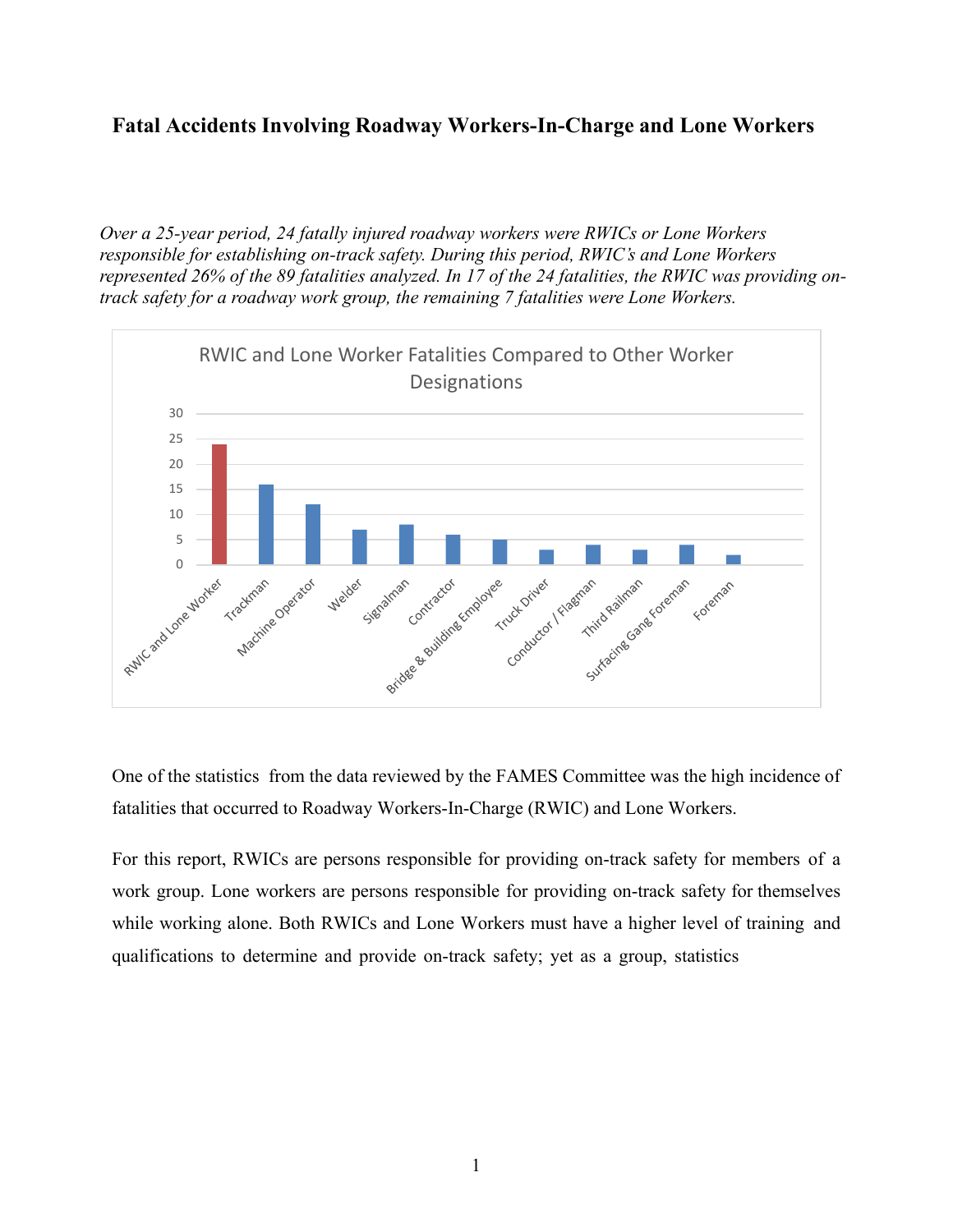indicate that RWICs and Lone Workers are at higher risk of fatality than any other roadway worker designation. In the study, 24 fatally injured roadway workers were RWICs or Lone Workers responsible for establishing on-track safety. This represents 26% of the 89 fatalities. In 17 of the 24 fatalities, the RWIC was responsible for providing on-track safety for a roadway work group. In the remaining 7 fatalities, the Lone Worker was responsible for determining and establishing their own on-track safety.

These fatalities occurred across multiple forms of On-Track Safety (OTS); however, 11 of these 24 fatalities occurred without any OTS established at the strike location.



In 7 of the 24 fatalities, an RWIC was performing the duties of Watchman/Lookout at the time he was struck and fatally injured. Existing regulations and operating rules are quite clear that the Watchman/Lookout must be properly equipped and perform this critical duty to the exclusion of all other tasks. As with any other Watchman/Lookout assignment, a foreman or supervisor who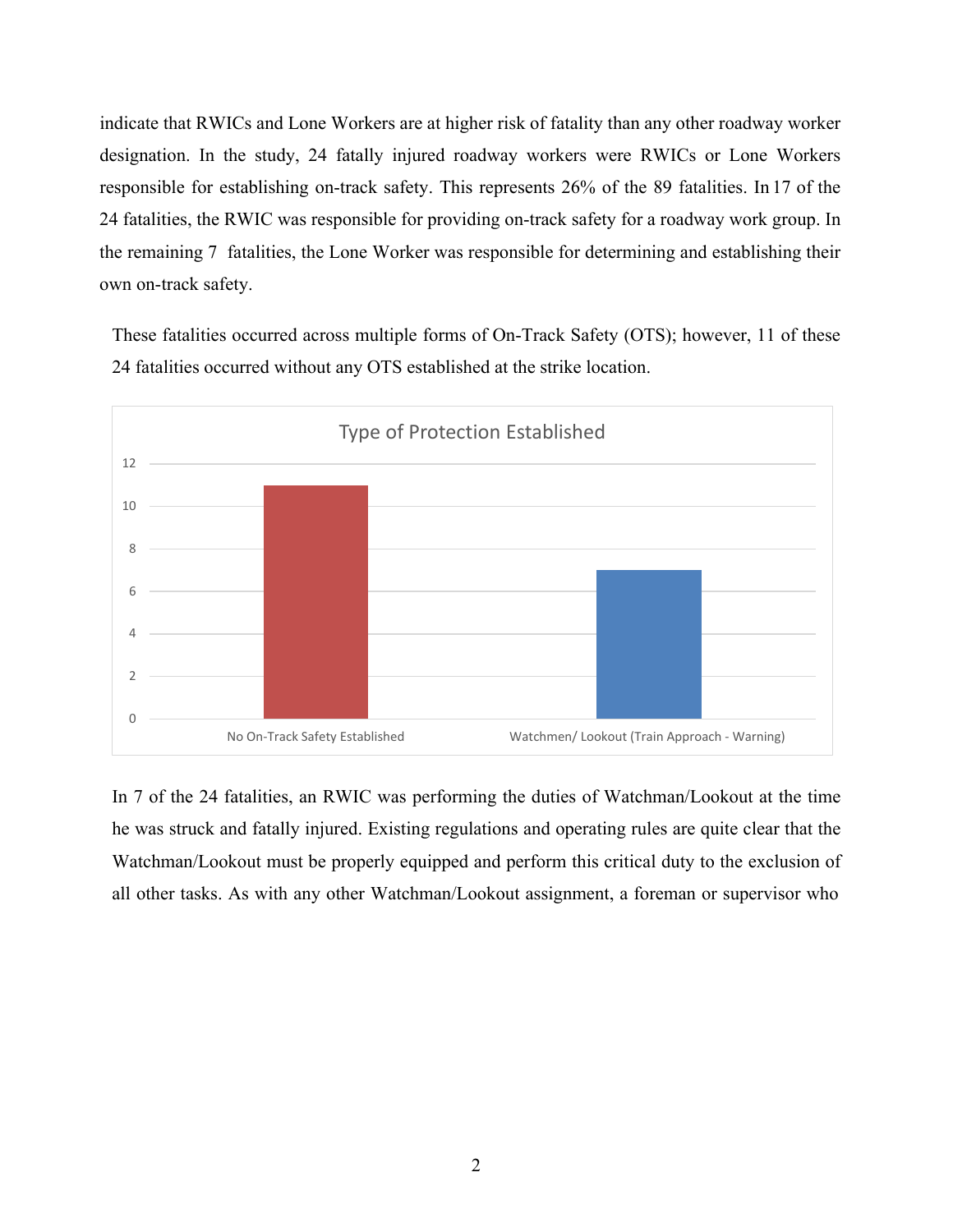assigns themself this duty must understand that no task other than Watchman/Lookout duty is to be performed.

21 of the 24 RWIC fatalities occurred on signalized controlled track. In 21 of the 24 cases, an adjacent track was present. Nine of the fatalities occurred on an adjacent track where no OTS was established. Train strikes were involved in 19 cases; and the 5 other cases involved strikes with on-track equipment. In 17 of the 24 cases, at least one Roadway Maintenance Machine (RMM) was present. In 6 cases, there was evidence that the on-track safety briefing was not held or was missing critical information.

Analysis indicates that the 24 fatally injured workers were familiar with the tasks being performed and may have been focused on work processes such as detailed inspection, measurement, checking track alignment, troubleshooting, or observing machine operation. Noise and reduced visibility due to the presence of RMM(s) (e.g., tampers, regulators) or other on-track equipment near the worksite may have interfered with the detection of approaching trains and equipment in some cases.

Under each form of protection provided in the RWP Rule (e.g., Individual Train Detection, Watchman/Lookout, Working Limits, Inaccessible Track) there are specific procedures in place to protect the work location and maintain the required level of safety. Although each form of protection varies in how on-track safety is established, without exception on-track safety is required to be established prior to fouling the track to perform work, even for short periods of time.

## **Recommendations:**

- Experience is no substitute for compliance with on-track safety procedures.
- Neither RWICs nor members of a roadway work group (two or more workers engaged in a common task) may use Individual Train Detection as a form of on-track safety on any track.
- If the work requires oversight and supervision from an RWIC, the RWIC must not be assigned or assume the duties of Watchman/Lookout.